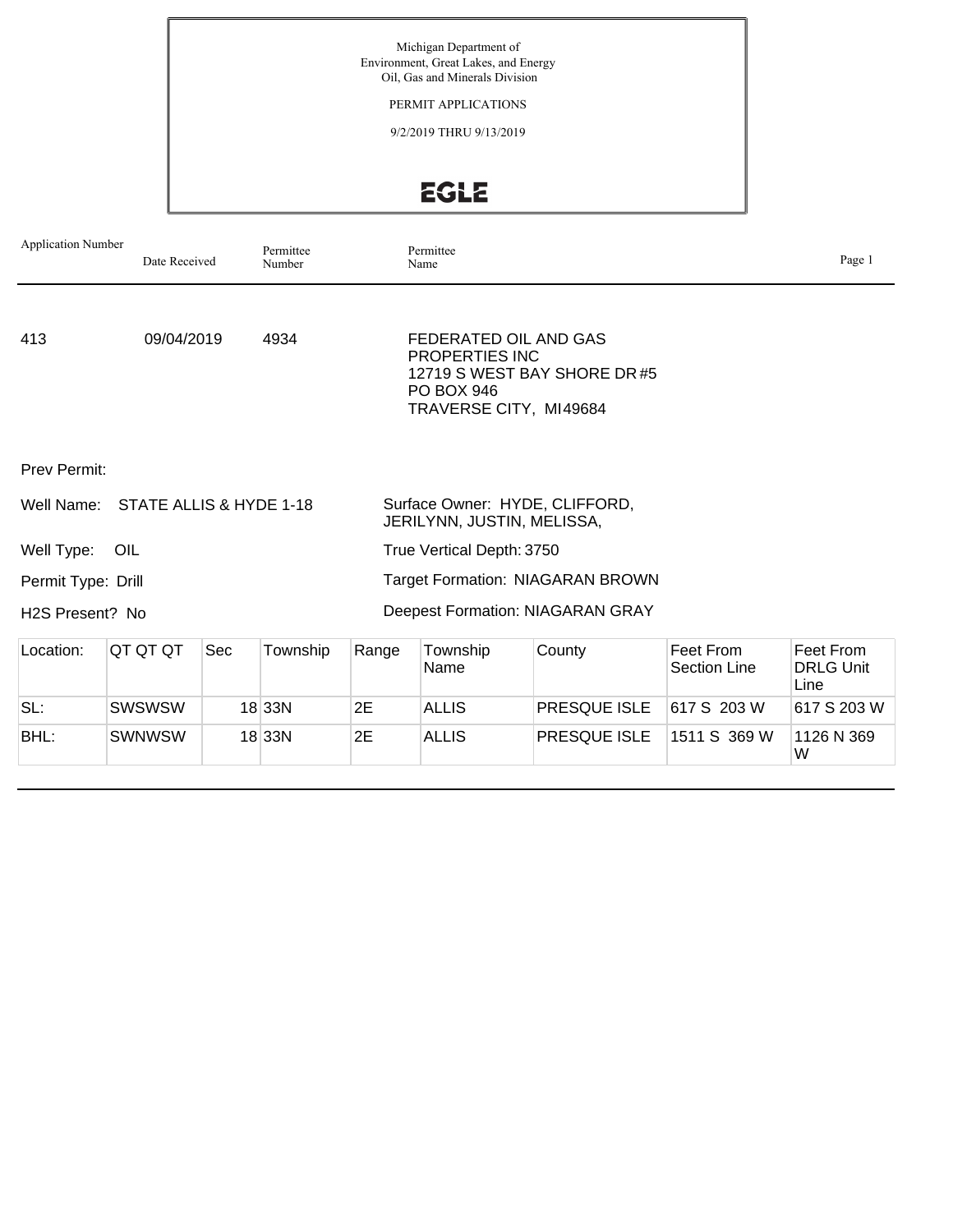Michigan Department of Environment, Great Lakes, and Energy Oil, Gas and Minerals Division

PERMIT APPLICATIONS

9/2/2019 THRU 9/13/2019

EGLE

| <b>Application Number</b>    | Date Received     |     | Permittee<br>Number |                                                        | Permittee<br>Name                                                    |                              |                                  | Page 2                                |
|------------------------------|-------------------|-----|---------------------|--------------------------------------------------------|----------------------------------------------------------------------|------------------------------|----------------------------------|---------------------------------------|
| 415                          | 09/06/2019        |     | 5320                |                                                        | <b>SAVOY ENERGY LP</b><br>PO BOX 1560<br>TRAVERSE CITY, MI49685-1560 | 920 HASTINGS STREET, SUITE A |                                  |                                       |
| Prev Permit: 61429           |                   |     |                     |                                                        |                                                                      |                              |                                  |                                       |
| Well Name:                   | Washburn 1-30 HD1 |     |                     | Surface Owner: Washburn Grain &<br>Cattle Company, LLC |                                                                      |                              |                                  |                                       |
| Well Type:                   | OIL               |     |                     | True Vertical Depth: 3490                              |                                                                      |                              |                                  |                                       |
| Permit Type: Drill           |                   |     |                     | <b>Target Formation: TRENTON</b>                       |                                                                      |                              |                                  |                                       |
| H <sub>2</sub> S Present? No |                   |     |                     |                                                        | <b>Deepest Formation: TRENTON</b>                                    |                              |                                  |                                       |
| Location:                    | QT QT QT          | Sec | Township            | Range                                                  | Township<br>Name                                                     | County                       | Feet From<br><b>Section Line</b> | Feet From<br><b>DRLG Unit</b><br>Line |
| SL:                          | <b>SWSWNW</b>     |     | 30 4S               | 7W                                                     | <b>BURLINGTON</b>                                                    | CALHOUN                      | 2343 N 331 W                     | 331 S 331 W                           |
| BHL:                         | <b>NENWNW</b>     |     | 30 4S               | 7W                                                     | <b>BURLINGTON CALHOUN</b>                                            |                              | 331 N 724 W                      | 331 N 331 E                           |
|                              |                   |     |                     |                                                        |                                                                      |                              |                                  |                                       |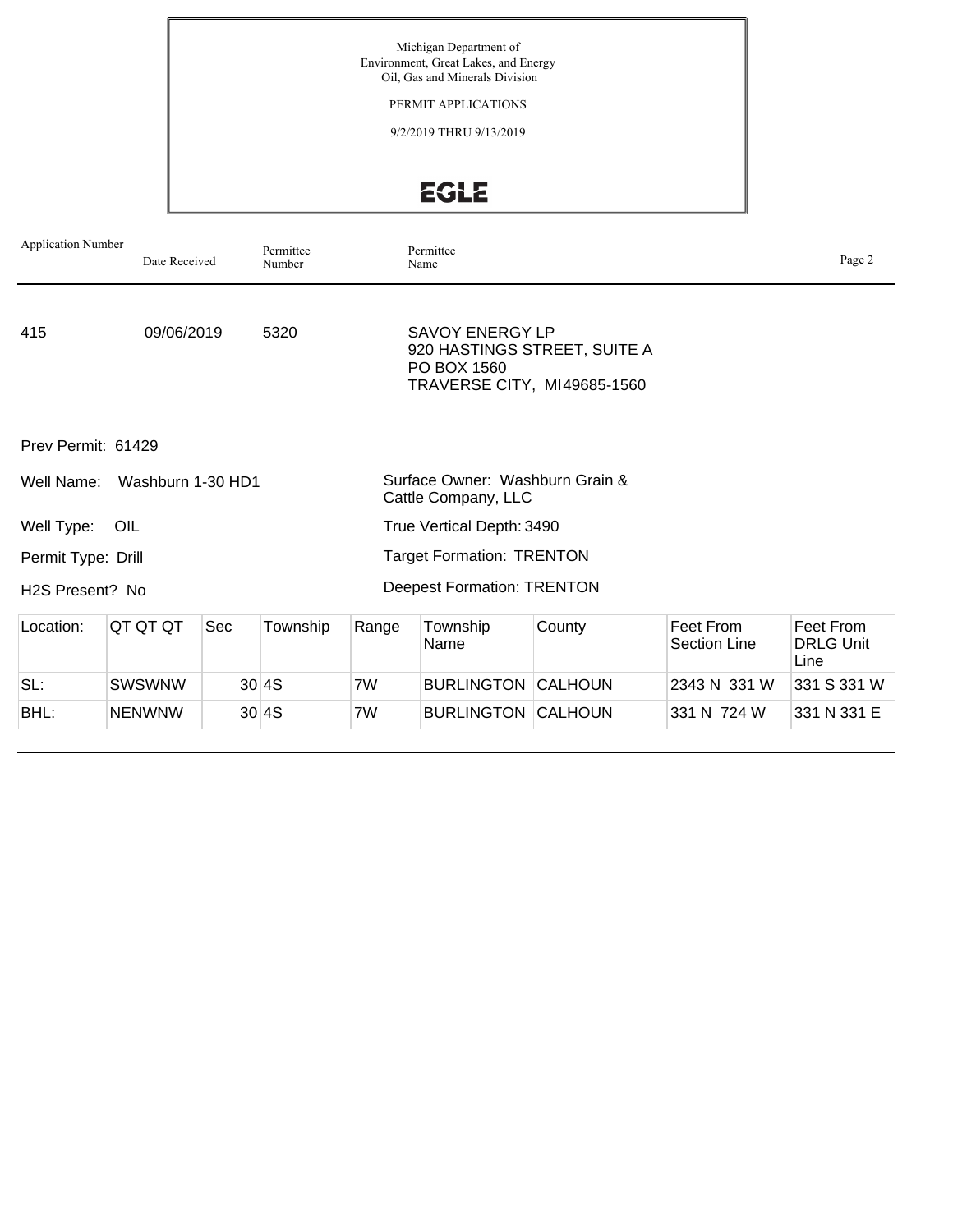|                                      |                                 |                     |          | Michigan Department of<br>PERMIT LIST<br>8/26/2019 THRU 8/30/2019<br><b>EGLE</b> | Environment, Great Lakes, and Energy<br>Oil, Gas and Minerals Division |                |                                  |                                       |
|--------------------------------------|---------------------------------|---------------------|----------|----------------------------------------------------------------------------------|------------------------------------------------------------------------|----------------|----------------------------------|---------------------------------------|
| Permit Number                        | <b>Issue Date</b>               | Permittee<br>Number |          | Permittee<br>Name                                                                |                                                                        |                | Page 1                           |                                       |
| 61441                                | 9/05/2019                       | 6040                |          | <b>INC</b><br>P O BOX 1122                                                       | <b>NU ENERGY OPERATING</b>                                             |                |                                  |                                       |
|                                      | API Well No: 21-025-62014-00-00 |                     |          |                                                                                  | GAYLORD, MI 49734                                                      |                | $\times$ .<br>$\mathbf{a}$       |                                       |
| Prev Permit:                         |                                 |                     |          |                                                                                  |                                                                        |                |                                  |                                       |
| Well Name:                           | MATHER B2-34                    |                     |          |                                                                                  | Surface Owner: Lonnie Mather                                           |                |                                  |                                       |
| Well Type: OIL<br>Permit Type: Drill |                                 |                     |          | <b>BLACK RIVER</b>                                                               | True Vertical Depth: 4900FT<br><b>Target Formation: TRENTON-</b>       |                |                                  |                                       |
| H2S Present? No                      |                                 |                     |          |                                                                                  | <b>Deepest Formation: BLACK RIVER</b>                                  |                |                                  |                                       |
| Location:                            | QT QT QT                        | Sec                 | Township | Range                                                                            | Township<br>Name                                                       | County         | Feet From<br><b>Section Line</b> | Feet From<br><b>DRLG Unit</b><br>Line |
| SL:                                  | <b>NESENW</b>                   |                     | 34 1S    | 5W                                                                               | <b>LEE</b>                                                             | CALHOUN        | 1885 N 2067 W                    |                                       |
| BHL:                                 | <b>SESENW</b>                   |                     | 34 1S    | 5W                                                                               | <b>LEE</b>                                                             | <b>CALHOUN</b> | 1995 N 2317 W                    | 660 S 331E                            |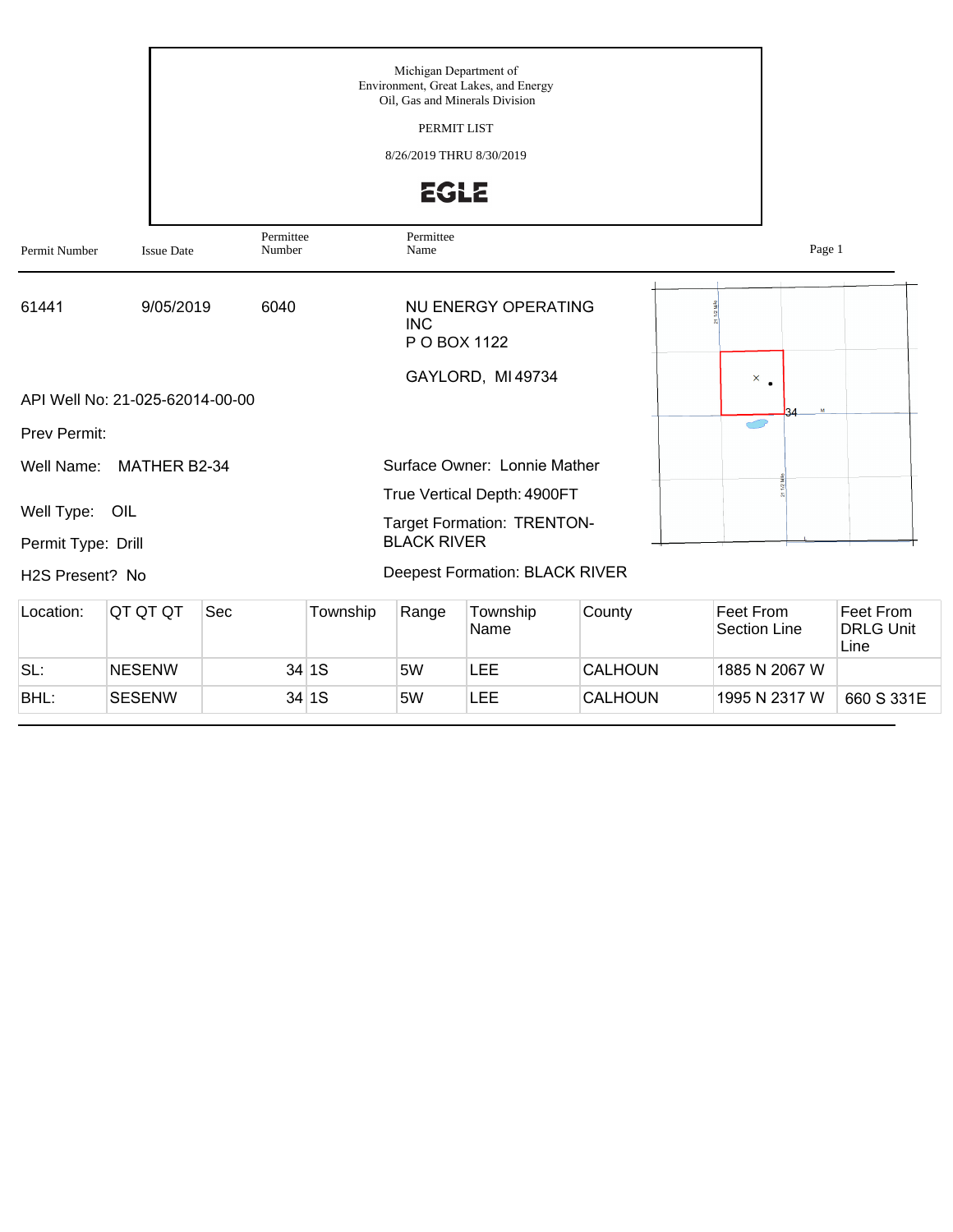Environment, Great Lakes, and Energy

Oil, Gas and Minerals Division

Updated Permits

9/2/2019 THRU 9/6/2019

### **EGLE**

Permit Number Permittee Number Permittee<br>Name Name Page 1

#### **PLUGGING INSTRUCTIONS ISSUED:**

31993 7772 LAMBDA ENERGY RESOURCES LLC 12012 Wickchester Suite 300 Houston, TX 77055 USA

API Well Number: 21-055-31993-00-00

Well Name: STATE WHITEWATER "E" 3-22

Plug Inst. Issue Date: 8/27/2019

| Location | <b>IOTOTOT</b> | 'Sec | Township | Range | Township Name | County                | <b>Feet From Section</b><br>Line | <b>Feet From DRLG</b><br>Unit |
|----------|----------------|------|----------|-------|---------------|-----------------------|----------------------------------|-------------------------------|
| ISL:     | <b>NENWNE</b>  |      | 22 27N   | 9W    | l WHITEWATER  | <b>GRAND TRAVERSE</b> | 1620 N 1240 W                    | 620 N 1240 W                  |

Comment: App to P&A Expires on 8/27/2020

39512 7772

LAMBDA ENERGY RESOURCES LLC 12012 Wickchester Suite 300 Houston, TX 77055 USA

API Well Number: 21-055-39512-00-00

Well Name: STATE WHITEWATER UNIT "E" 6- 22

Plug Inst. Issue Date: 8/27/2019

Feet From DRLG Unit 640 N 850 E 640 N 850 E Feet From Section Line County GRAND TRAVERSE Location QT QT QT Sec Township Range Township Name SL: NWNESE Township 22 27N 9W WHITEWATER

Comment: App to P&A Expires on 8/27/2020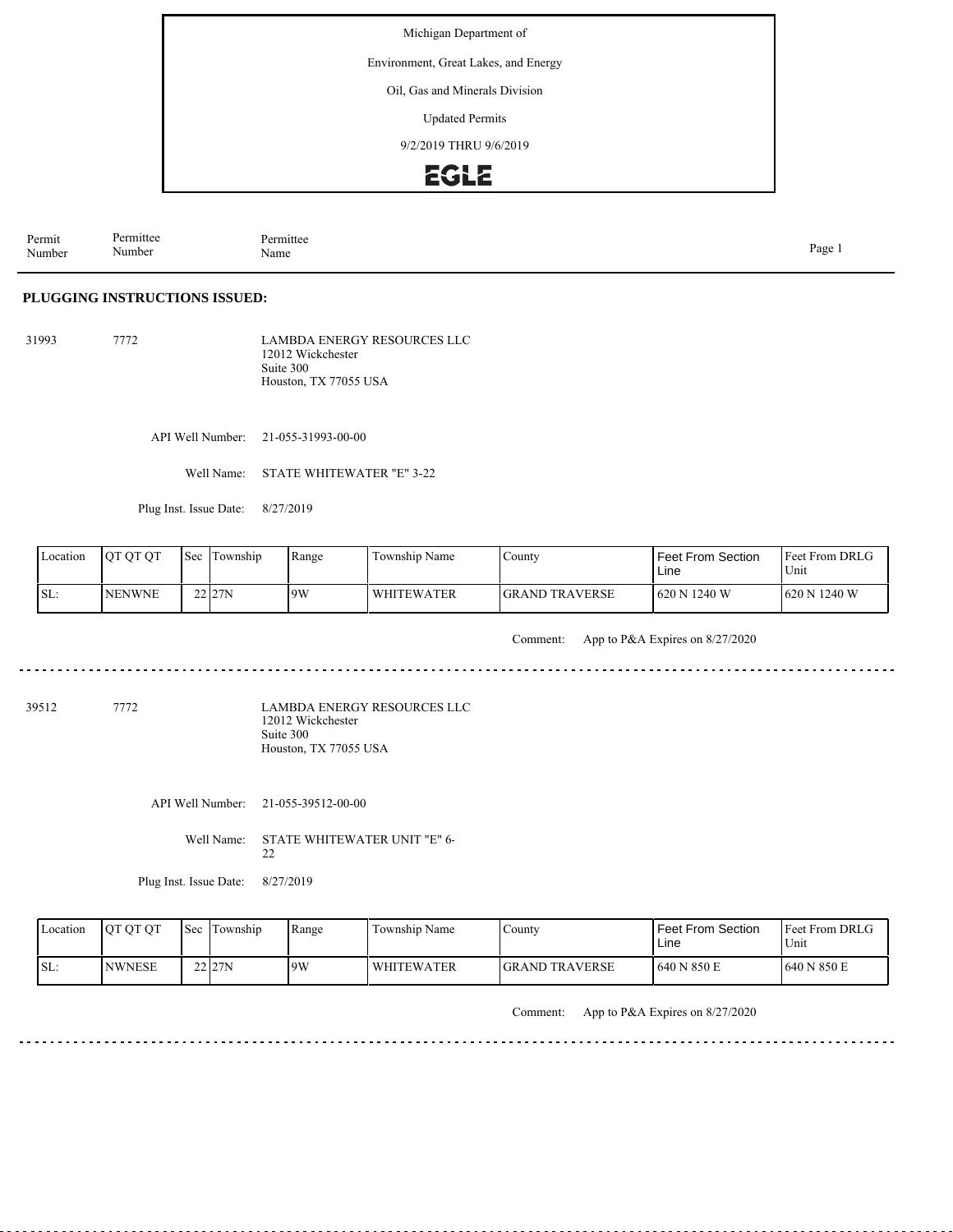#### Environment, Great Lakes, and Energy

#### Oil, Gas and Minerals Division

Updated Permits

9/2/2019 THRU 9/6/2019

### EGLE

| Permit<br>Number | Permittee<br>Number    | Permittee<br>Name                                                           | Page 2 |
|------------------|------------------------|-----------------------------------------------------------------------------|--------|
| 8094             | 491                    | <b>CONSUMERS ENERGY CO</b><br>1945 W PARNALL RD<br><b>JACKSON, MI 49201</b> |        |
|                  | API Well Number:       | 21-133-08094-00-00                                                          |        |
|                  | Well Name:             | MICH GAS STORAGE 543                                                        |        |
|                  | Plug Inst. Issue Date: | 9/3/2019                                                                    |        |
|                  |                        |                                                                             |        |

| I Location | <b>OT OT OT</b> | l Sec | Township | Range | Township Name | $\mathcal{L}$ ounty | Feet From Section<br>Line | <b>Feet From DRLG</b><br>Unit |
|------------|-----------------|-------|----------|-------|---------------|---------------------|---------------------------|-------------------------------|
| SL:        | <b>CNNE</b>     |       | 36 20N   | 7W    | <b>MARION</b> | <b>OSCEOLA</b>      | 1320 N 1320 E             |                               |

Comment: App to P&A expires on 9/3/20

<u>. . . . . . . .</u>

32848 7772

LAMBDA ENERGY RESOURCES LLC 12012 Wickchester Suite 300 Houston, TX 77055 USA

API Well Number: 21-137-32848-00-00

Well Name: STATE OTSEGO LAKE ARNDT 2- 35

Plug Inst. Issue Date: 8/26/2019

|      | Location | <b>OT OT OT</b> | Sec Township | Range | Township Name | County         | <b>Feet From Section</b><br>Line | <b>Feet From DRLG</b><br>Unit |
|------|----------|-----------------|--------------|-------|---------------|----------------|----------------------------------|-------------------------------|
| ISL: |          | <b>INWSENW</b>  | 35 29N       | 3W    | OTSEGO LAKE   | <b>IOTSEGO</b> | 1250 S 733 E                     | 1250 S 550 W                  |

Comment: App to P&A Expires on 8/26/2020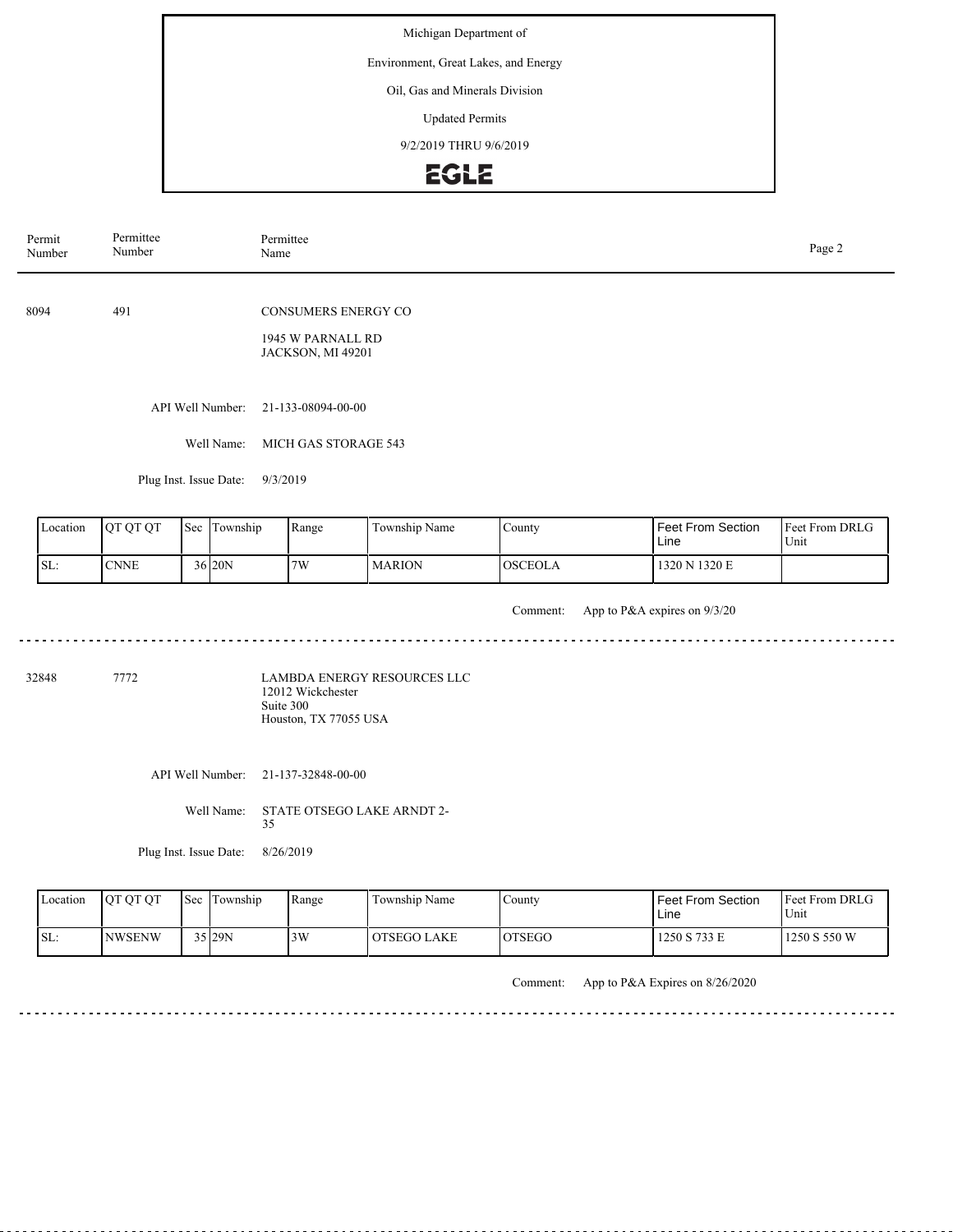Environment, Great Lakes, and Energy

Oil, Gas and Minerals Division

Updated Permits

9/2/2019 THRU 9/6/2019

### EGLE

Permit Number Permittee Number Permittee<br>Name Page 3<br>Name

### **RECORD OF WELL PLUGGING:**

| 29270 | 5095 | <b>OMIMEX ENERGY INC.</b>                    |
|-------|------|----------------------------------------------|
|       |      | 7950 JOHN T. WHITE ROAD<br>FT WORTH, TX76120 |

API Well Number: 21-065-29270-00-00

Well Name: ONONDAGA 10 UNIT WSW 1-A

Plugging Date: 8/12/2019

| Location | <b>OT OT OT</b> | Sec | Township | Range | Township Name | $\text{Country}$ | l Feet From Section.<br>Line | <b>Feet From DRLG</b><br>Unit |
|----------|-----------------|-----|----------|-------|---------------|------------------|------------------------------|-------------------------------|
| SL:      | <b>SWNESE</b>   |     | 3 I 1 N  | 2W    | ONONDAGA      | <b>INGHAM</b>    | 782 N 880 E                  | N 880 E<br>782                |

38136 5095

OMIMEX ENERGY INC

7950 JOHN T. WHITE ROAD FT WORTH, TX 76120

API Well Number: 21-101-38136-00-00

Well Name: LAKELAND ASSOCIATION ET AL 1-33 True Vertical Depth: 4068

Plugging Date: 5/22/2019

| Location | <b>IOT OT OT</b> | Sec Township | Range | Township Name | County           | Feet From Section<br>Line | <b>IFeet From DRLG</b><br>Unit |
|----------|------------------|--------------|-------|---------------|------------------|---------------------------|--------------------------------|
| ISL:     | <b>INWSWNE</b>   | 33 21N       | 17W   | <b>FILER</b>  | <b>IMANISTEE</b> | 1970 S 312 W              |                                |
| BHL:     | <b>INWSENW</b>   | 33 21N       | 17W   | <b>FILER</b>  | <b>MANISTEE</b>  | 1315 S 803 E              | 1315 S 517 W                   |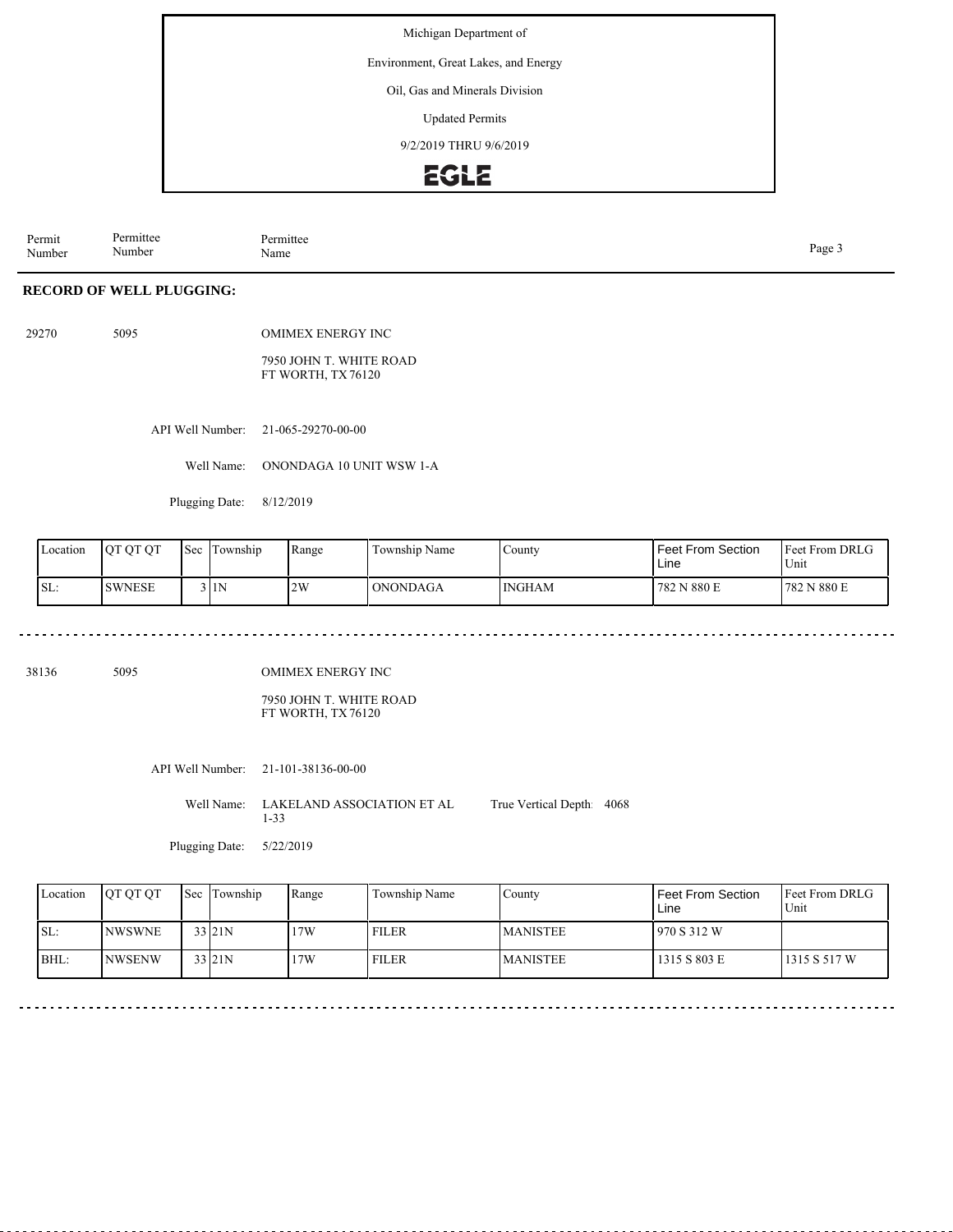Environment, Great Lakes, and Energy

Oil, Gas and Minerals Division

Updated Permits

9/2/2019 THRU 9/6/2019

# **EGLE**

| Permit<br>Number | Permittee<br>Number | Permittee<br>Name                                                        |                          |  |  |  |  |  |
|------------------|---------------------|--------------------------------------------------------------------------|--------------------------|--|--|--|--|--|
| 38978            | 5095                | <b>OMIMEX ENERGY INC</b><br>7950 JOHN T. WHITE ROAD<br>FT WORTH, TX76120 |                          |  |  |  |  |  |
|                  | API Well Number:    | 21-101-38978-00-00                                                       |                          |  |  |  |  |  |
|                  | Well Name:          | LAKELAND ASSOCIATION &<br>STATE ET AL 1-32                               | True Vertical Depth 4002 |  |  |  |  |  |
|                  | Plugging Date:      | 5/29/2019                                                                |                          |  |  |  |  |  |

| Location | <b>IOT OT OT</b> | Sec | Township          | Range | Township Name | County          | <b>Feet From Section</b><br>Line | <b>IFeet From DRLG</b><br>Unit |
|----------|------------------|-----|-------------------|-------|---------------|-----------------|----------------------------------|--------------------------------|
| SL:      | <b>SWSWSW</b>    |     | 33 21N            | 17W   | <b>FILER</b>  | <b>MANISTEE</b> | 265 S 200 W                      |                                |
| BHL:     | <b>NWSESE</b>    |     | 32 <sub>21N</sub> | 17W   | <b>FILER</b>  | <b>MANISTEE</b> | 1023 S 696 E                     | 340 N 624 W                    |

41469 6042

HARDY AND HARDY CONSULTING LLC PO BOX 332 DEWITT, MI 48820

API Well Number: 21-101-41368-02-00

Well Name: STATE FILER 2-28A

True Vertical Depth: 3933

Plugging Date: 6/7/2019

| Location | <b>IOT OT OT</b> | <b>Sec</b> Township | Range | Township Name | County          | Feet From Section<br>Line | <b>IFeet From DRLG</b><br>Unit |
|----------|------------------|---------------------|-------|---------------|-----------------|---------------------------|--------------------------------|
| ISL:     | <b>INENWNE</b>   | 33 21N              | 17W   | <b>FILER</b>  | <b>MANISTEE</b> | 145 N 1175 W              |                                |
| BHL:     | <b>NESWSE</b>    | 28 <sub>21N</sub>   | 17W   | <b>FILER</b>  | <b>MANISTEE</b> | 1029 S 1229 W             | 291 N 1229 W                   |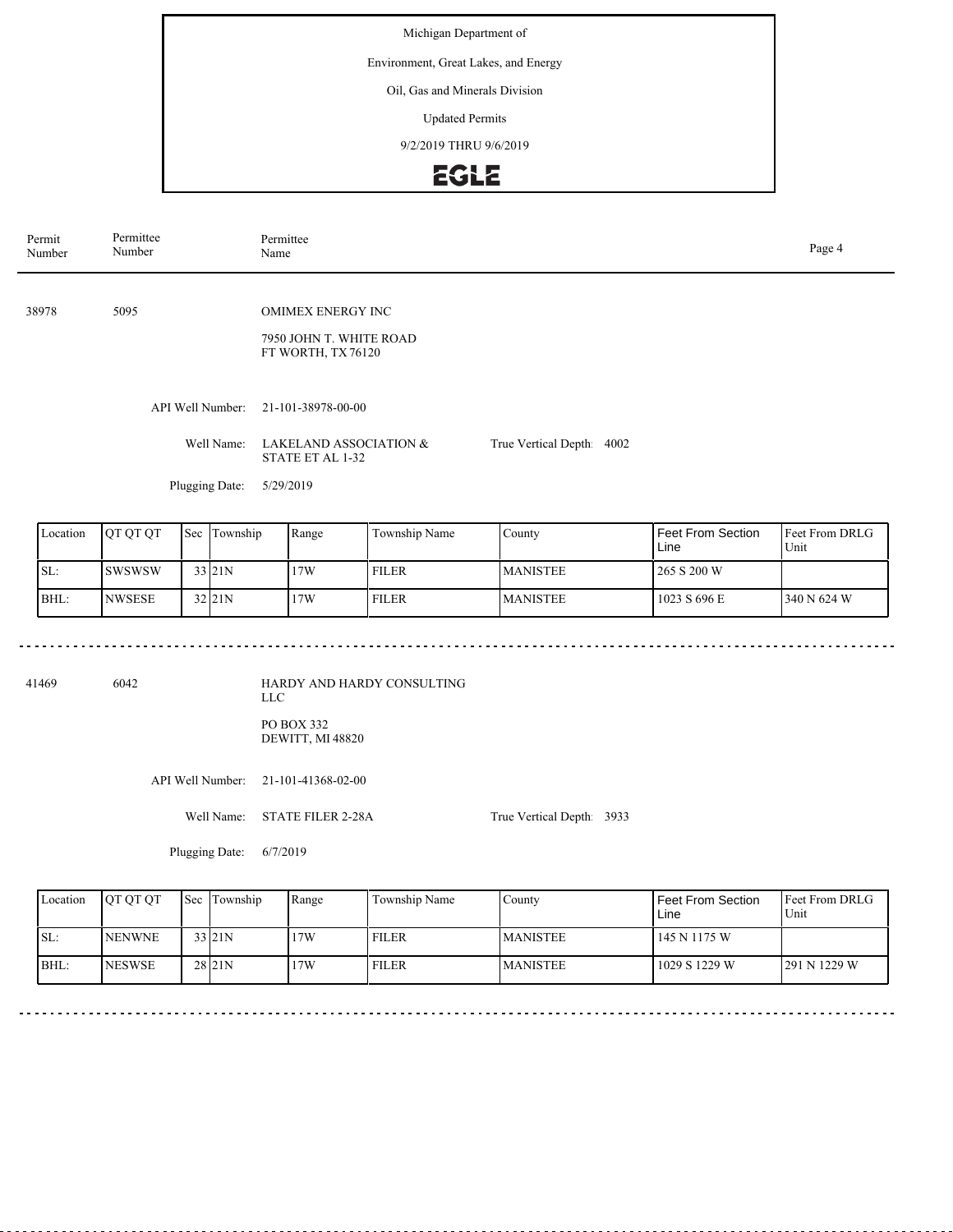Environment, Great Lakes, and Energy

Oil, Gas and Minerals Division

Updated Permits

9/2/2019 THRU 9/6/2019

# EGLE

| Permit<br>Number | Permittee<br>Number | Permittee<br>Page 5<br>Name                                              |  |  |  |  |
|------------------|---------------------|--------------------------------------------------------------------------|--|--|--|--|
| 54769            | 5095                | <b>OMIMEX ENERGY INC</b><br>7950 JOHN T. WHITE ROAD<br>FT WORTH, TX76120 |  |  |  |  |
|                  | API Well Number:    | 21-101-54769-00-00                                                       |  |  |  |  |
|                  | Well Name:          | <b>STATE PLEASANTON A2-25</b>                                            |  |  |  |  |
|                  | Plugging Date:      | 4/15/2019                                                                |  |  |  |  |

| Location | <b>OT OT OT</b> | 'Sec | Township             | Range | Township Name     | County           | Feet From Section<br>Line | <b>Feet From DRLG</b><br>Unit |
|----------|-----------------|------|----------------------|-------|-------------------|------------------|---------------------------|-------------------------------|
| SL:      | <b>ISWSWSW</b>  |      | $25$ <sub>24</sub> N | 15W   | <b>PLEASANTON</b> | <b>IMANISTEE</b> | 461 S 536 W               | 461 S 536 W                   |

 $\sim$   $\sim$   $\sim$ 

54774 5095

OMIMEX ENERGY INC

7950 JOHN T. WHITE ROAD FT WORTH, TX 76120

API Well Number: 21-101-54774-00-00

Well Name: BAUGH A5-36

Plugging Date: 4/15/2019

<u>. . . . . . . . . . .</u>

| Location | <b>OT OT OT</b> | <b>Sec Township</b> | Range | Township Name     | County          | Feet From Section<br>Line | <b>Feet From DRLG</b><br>Unit |
|----------|-----------------|---------------------|-------|-------------------|-----------------|---------------------------|-------------------------------|
| SL:      | ISWSENW         | 36124N              | 5W    | <b>PLEASANTON</b> | <b>MANISTEE</b> | 12121 N 1942 W            | 1496 S 619 W                  |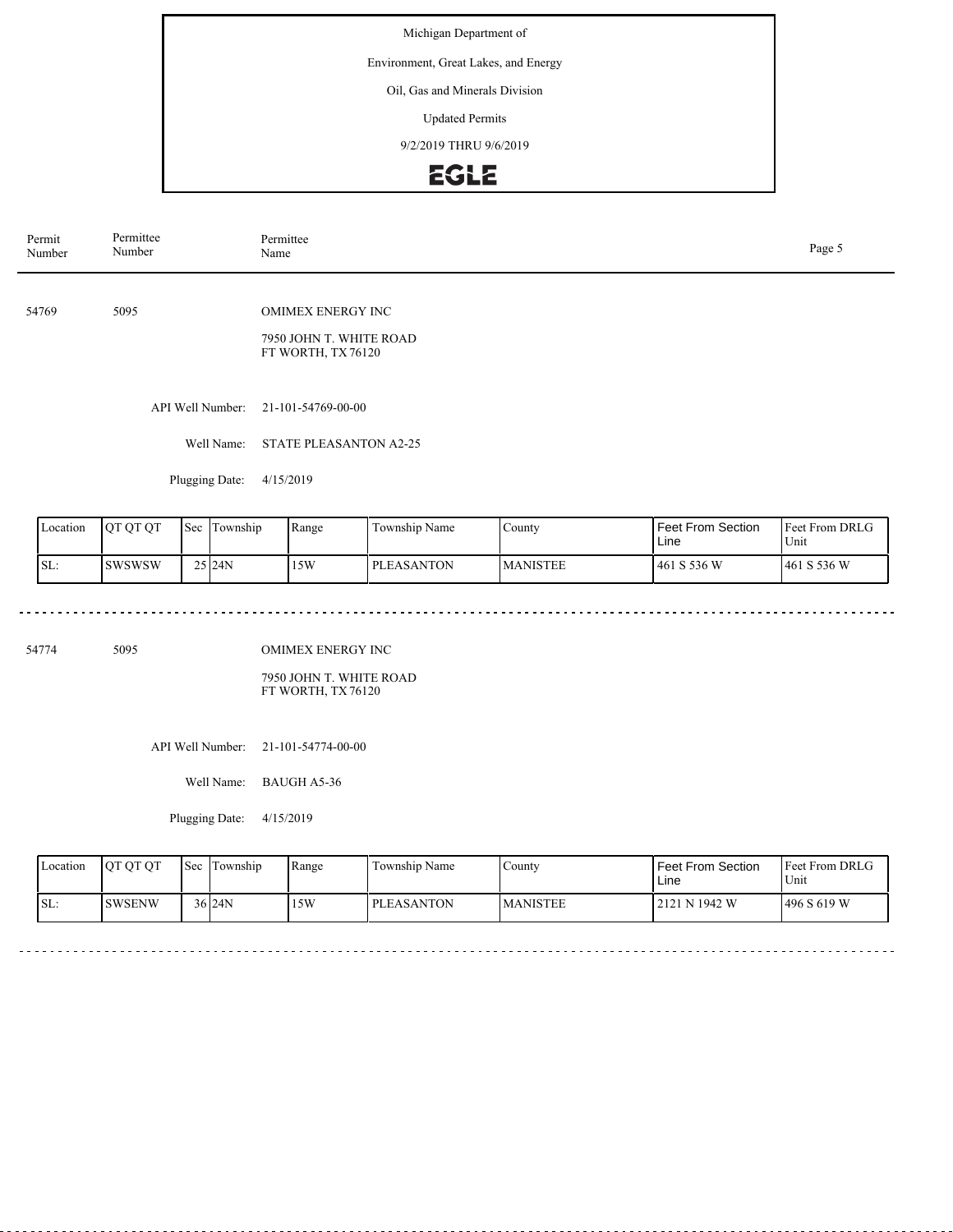### Environment, Great Lakes, and Energy

### Oil, Gas and Minerals Division

Updated Permits

9/2/2019 THRU 9/6/2019

# EGLE

| Permit<br>Number | Permittee<br>Number | Permittee<br>Page 6<br>Name                                                                                              |  |  |  |
|------------------|---------------------|--------------------------------------------------------------------------------------------------------------------------|--|--|--|
| 61347            | 6418                | <b>W B OSBORN OIL AND GAS</b><br><b>OPERATIONS LTD</b><br>1250 NORTH EAST LOOP 410<br>SUITE 600<br>SAN ANTONIO, TX 78209 |  |  |  |
|                  | API Well Number:    | 21-117-62005-00-00                                                                                                       |  |  |  |
|                  | Well Name:          | <b>VENTON TRUST 1-8</b>                                                                                                  |  |  |  |

Plugging Date: 1/16/2019

 $\sim$ 

| Location | IOT OT OT      | 'Sec | Township | Range            | Township Name | County           | Feet From Section<br>Line | <b>Feet From DRLG</b><br>Unit |
|----------|----------------|------|----------|------------------|---------------|------------------|---------------------------|-------------------------------|
| SL:      | <b>SENENE</b>  |      | 11N      | R5W              | <b>FERRIS</b> | <b>IMONTCALM</b> | 992 N 330 E               |                               |
| BHL:     | <b>ISENENE</b> |      | 11N      | R <sub>5</sub> W | FERRIS        | <b>MONTCALM</b>  | 992 N 330 E               | 330 S 330 E                   |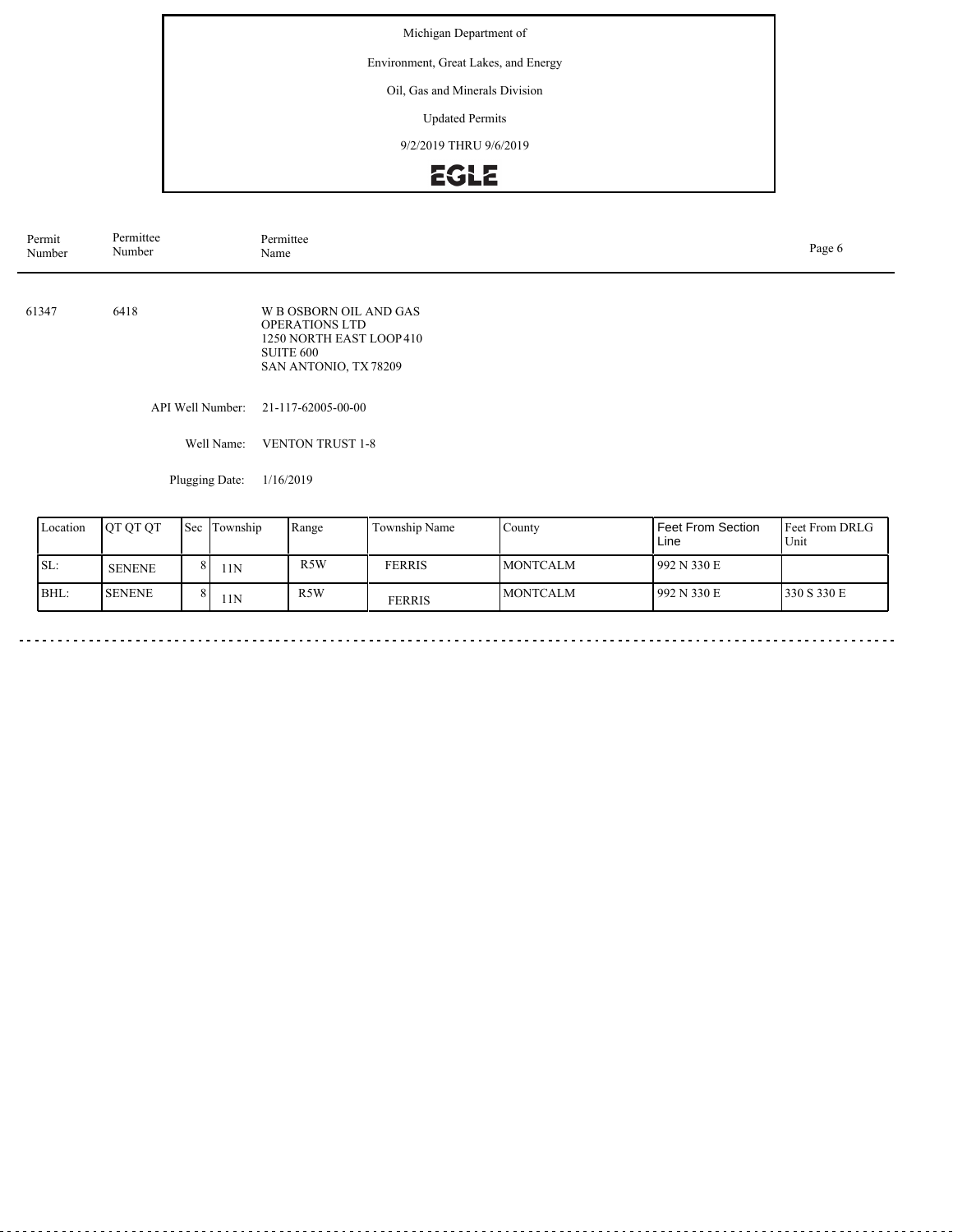Environment, Great Lakes, and Energy

Oil, Gas and Minerals Division

Updated Permits

9/2/2019 THRU 9/6/2019

### **EGLE**

| Permit<br>Number | Permittee<br>Number | Permittee<br>Page 7<br>Name                          |  |  |  |  |
|------------------|---------------------|------------------------------------------------------|--|--|--|--|
|                  |                     |                                                      |  |  |  |  |
| 29830            | 5914                | C M S GAS TRANSMISSION CO                            |  |  |  |  |
|                  |                     | 1 ENERGY PLAZA DR, EP1-420<br>JACKSON, MI 49201-2276 |  |  |  |  |
|                  |                     |                                                      |  |  |  |  |
|                  | API Well Number:    | 21-125-29830-00-00                                   |  |  |  |  |
|                  | Well Name:          | O CONNOR, S J ET AL 2                                |  |  |  |  |
|                  | Plugging Date:      | 7/15/2019                                            |  |  |  |  |

Feet From DRLG Unit 990 S 1101 E 110 S 1101 E Feet From Section Line County OAKLAND Location | QT QT QT | Sec | Township | Range | Township Name SL: N2S2SE Sec Township 15 5N 11E ADDISON

29831 5914

C M S GAS TRANSMISSION CO

1 ENERGY PLAZA DR, EP1-420 JACKSON, MI 49201-2276

API Well Number: 21-125-29831-00-00

Well Name: WHYTE, M I ET AL 2

Plugging Date: 7/29/2019

| Location | <b>OT OT OT</b> | l Sec | Township<br>l m | Range | Township Name  | County         | <b>Feet From Section</b><br>Line | <b>Feet From DRLG</b><br>Unit |
|----------|-----------------|-------|-----------------|-------|----------------|----------------|----------------------------------|-------------------------------|
| ISL:     | <b>W2NESE</b>   |       | .5 I 5 N        | 1E    | <b>ADDISON</b> | <b>OAKLAND</b> | 1656 N 903 E                     | 11 N 903 E                    |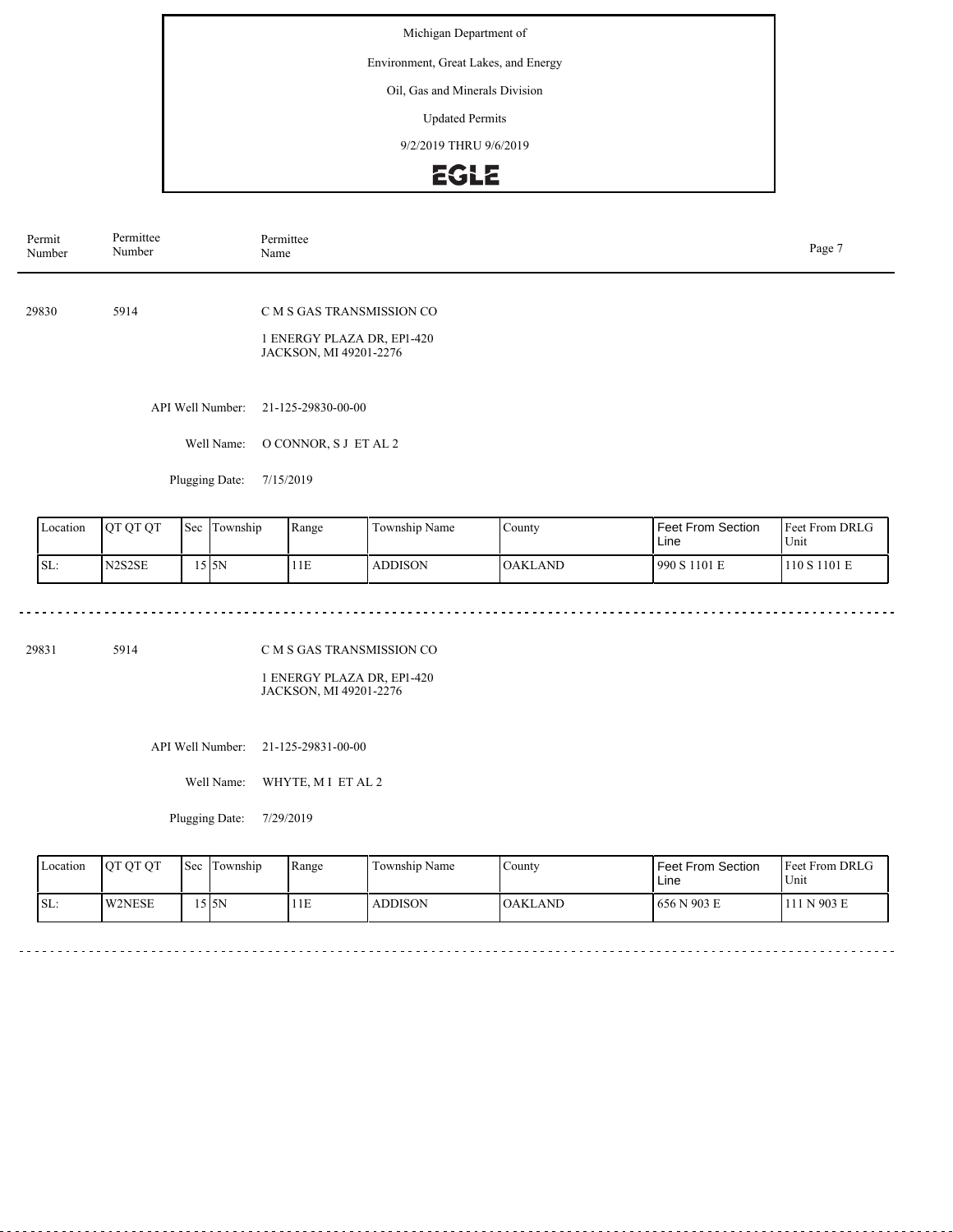Environment, Great Lakes, and Energy

Oil, Gas and Minerals Division

Updated Permits

9/2/2019 THRU 9/6/2019

# **EGLE**

| Permit<br>Number | Permittee<br>Number | Permittee<br>Name                                                                 | Page 8 |
|------------------|---------------------|-----------------------------------------------------------------------------------|--------|
| 29833            | 5914                | C M S GAS TRANSMISSION CO<br>1 ENERGY PLAZA DR, EP1-420<br>JACKSON, MI 49201-2276 |        |
|                  | API Well Number:    | 21-125-29833-00-00                                                                |        |
|                  | Well Name:          | <b>COTTER, ERNEST D3</b>                                                          |        |

Plugging Date: 7/22/2019

<u>. . . . . . . . .</u>

| Location | OT OT OT       | 'Sec    | . .<br>i Township | Range | $\mathbf{r}$<br>Township Name | County         | <b>Feet From Section</b><br>Line | <b>Feet From DRLG</b><br>Unit |
|----------|----------------|---------|-------------------|-------|-------------------------------|----------------|----------------------------------|-------------------------------|
| SL:      | <b>INWNENE</b> | $22$ SN |                   | 11E   | <b>ADDISON</b>                | <b>OAKLAND</b> | 330 N 852 E                      | 330 N 852 E                   |

 $\sim$   $\sim$   $\sim$ 

 $\sim$   $\sim$   $\sim$   $\sim$ 

 $\omega$  in  $\omega$  in

55339 6361

RIVERSIDE ENERGY MICHIGAN LLC 10691 EAST CARTER ROAD SUITE 201 TRAVERSE CITY, MI49684

API Well Number: 21-137-55339-00-00

Well Name: STATE CORWITH B2-24

Plugging Date: 8/28/2019

| Location | <b>OT OT OT</b> | <b>Sec</b> | Township          | Range | Township Name  | County        | <b>Feet From Section</b><br>∟ine | <b>Feet From DRLG</b><br>$U$ nit |
|----------|-----------------|------------|-------------------|-------|----------------|---------------|----------------------------------|----------------------------------|
| ISL:     | <b>SESENW</b>   |            | 24 <sub>32N</sub> | 3W    | <b>CORWITH</b> | <b>OTSEGO</b> | 2365 N 2149 W                    | 350 S 427 E                      |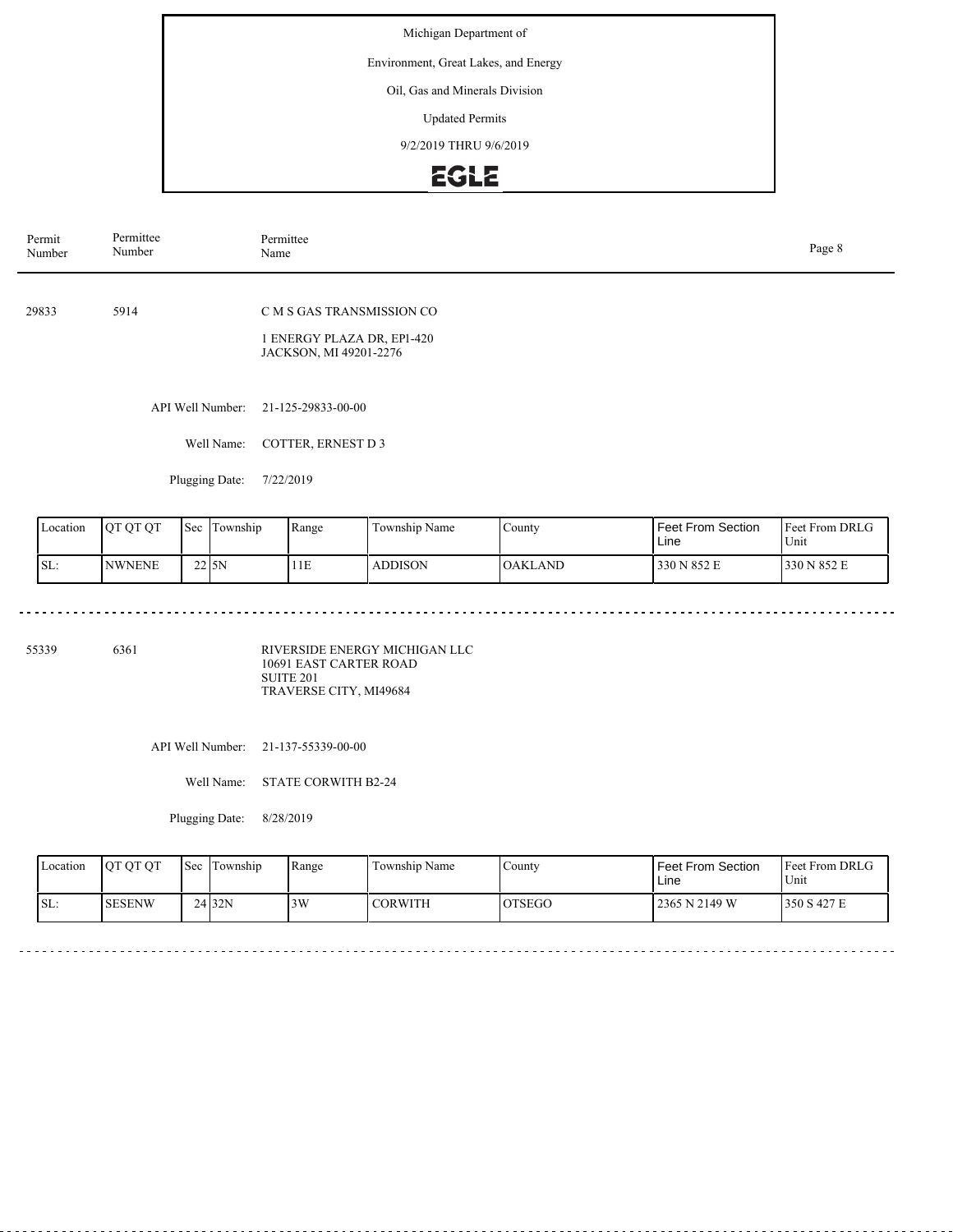#### Environment, Great Lakes, and Energy

#### Oil, Gas and Minerals Division

Updated Permits

9/2/2019 THRU 9/6/2019

# EGLE

| Permit<br>Number | Permittee<br>Number | Permittee<br>Page 9<br>Name                                                                               |                          |  |  |  |  |
|------------------|---------------------|-----------------------------------------------------------------------------------------------------------|--------------------------|--|--|--|--|
| 55953            | 6361                | RIVERSIDE ENERGY MICHIGAN LLC<br>10691 EAST CARTER ROAD<br>SUITE <sub>201</sub><br>TRAVERSE CITY, MI49684 |                          |  |  |  |  |
|                  | API Well Number:    | 21-137-55953-00-00                                                                                        |                          |  |  |  |  |
|                  | Well Name:          | <b>GENDICH &amp; ROGELL D2-13</b>                                                                         | True Vertical Depth: 876 |  |  |  |  |
|                  | Plugging Date:      | 8/28/2019                                                                                                 |                          |  |  |  |  |
|                  |                     |                                                                                                           |                          |  |  |  |  |

| Location | <b>IOT OT OT</b> | <b>Sec</b> Township | Range | Township Name | County         | l Feet From Section<br>Line | <b>IFeet From DRLG</b><br>Unit |
|----------|------------------|---------------------|-------|---------------|----------------|-----------------------------|--------------------------------|
| ISL:     | <b>SESESW</b>    | $3$ 32N             | 3W    | l CORWITH     | <b>IOTSEGO</b> | 109 S 2530 W                |                                |
| BHL:     | <b>NWSESW</b>    | $3$ 32N             | 3W    | I CORWITH     | <b>IOTSEGO</b> | 735 S 1950 W                |                                |

55954 6361

RIVERSIDE ENERGY MICHIGAN LLC 10691 EAST CARTER ROAD SUITE 201 TRAVERSE CITY, MI49684

API Well Number: 21-137-55954-00-00

Well Name: GENDICH & ROGELL D3-13

True Vertical Depth: 895

Plugging Date: 8/28/2019

| Location | <b>OT OT OT</b> | Sec Township | Range | Township Name  | County         | Feet From Section<br>Line | <b>Feet From DRLG</b><br>Unit |
|----------|-----------------|--------------|-------|----------------|----------------|---------------------------|-------------------------------|
| ISL:     | <b>ISESWSE</b>  | 13 32N       | 3W    | <b>CORWITH</b> | IOTSEGO        | 168 S 1459 E              |                               |
| BHL:     | <b>ISESWSE</b>  | 13 32N       | 3W    | <b>CORWITH</b> | <b>IOTSEGO</b> | 590 S 1917 E              |                               |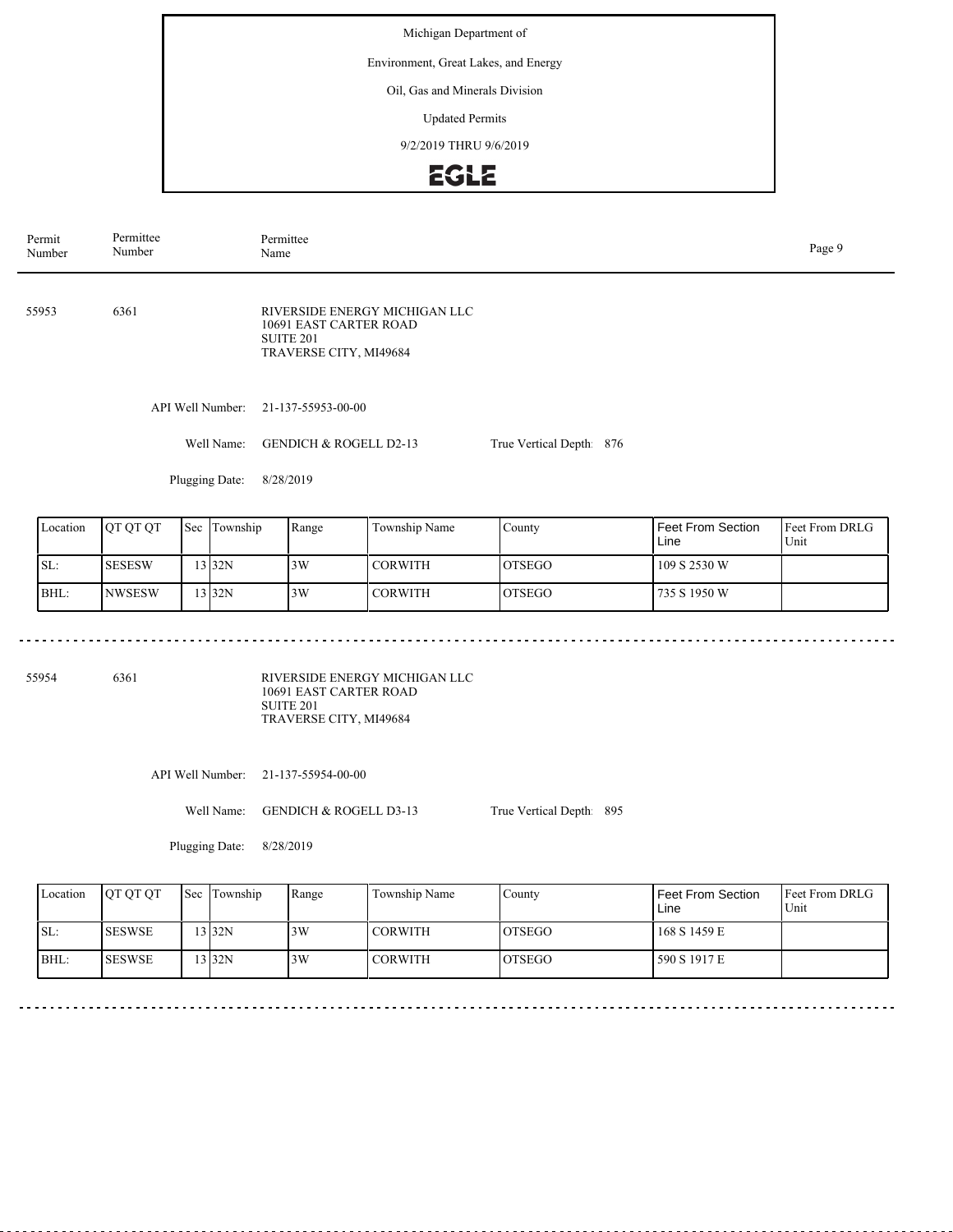#### Environment, Great Lakes, and Energy

#### Oil, Gas and Minerals Division

Updated Permits

9/2/2019 THRU 9/6/2019

### **EGLE**

| Permittee<br>Number | Page 10<br>Name                                                                                           |           |  |                         |  |  |  |
|---------------------|-----------------------------------------------------------------------------------------------------------|-----------|--|-------------------------|--|--|--|
| 6361                | RIVERSIDE ENERGY MICHIGAN LLC<br>10691 EAST CARTER ROAD<br>SUITE <sub>201</sub><br>TRAVERSE CITY, MI49684 |           |  |                         |  |  |  |
| API Well Number:    | 21-137-55955-00-00                                                                                        |           |  |                         |  |  |  |
| Well Name:          | <b>GENDICH &amp; ROGELL D4-13</b>                                                                         |           |  |                         |  |  |  |
| Plugging Date:      | 8/28/2019                                                                                                 |           |  |                         |  |  |  |
|                     |                                                                                                           | Permittee |  | True Vertical Depth 842 |  |  |  |

| Location | IOT OT OT     | Sec | Township          | Range | Township Name | County         | <b>Feet From Section</b><br>Line | <b>Feet From DRLG</b><br>Unit |
|----------|---------------|-----|-------------------|-------|---------------|----------------|----------------------------------|-------------------------------|
| SL:      | <b>SESESE</b> |     | 13 <sub>32N</sub> | 3W    | I CORWITH     | <b>IOTSEGO</b> | 547 S 148 E                      |                               |
| BHL:     | <b>NESESE</b> |     | $3$ 32N           | 3W    | CORWITH       | <b>IOTSEGO</b> | 1055 S 584 E                     |                               |

56019 6361

RIVERSIDE ENERGY MICHIGAN LLC 10691 EAST CARTER ROAD SUITE 201 TRAVERSE CITY, MI49684

API Well Number: 21-137-56019-00-00

Well Name: STATE CORWITH & SIWECKI A2-24

Plugging Date: 8/28/2019

| Location | <b>OT OT OT</b> | <b>Sec</b> | Township | Range | Township Name  | County         | Feet From Section<br>Line | <b>Feet From DRLG</b><br>Unit |
|----------|-----------------|------------|----------|-------|----------------|----------------|---------------------------|-------------------------------|
| SL:      | <b>INENENW</b>  |            | 24 32N   | 3W    | <b>CORWITH</b> | <b>IOTSEGO</b> | 660 N 2259 W              | 660 N 330 E                   |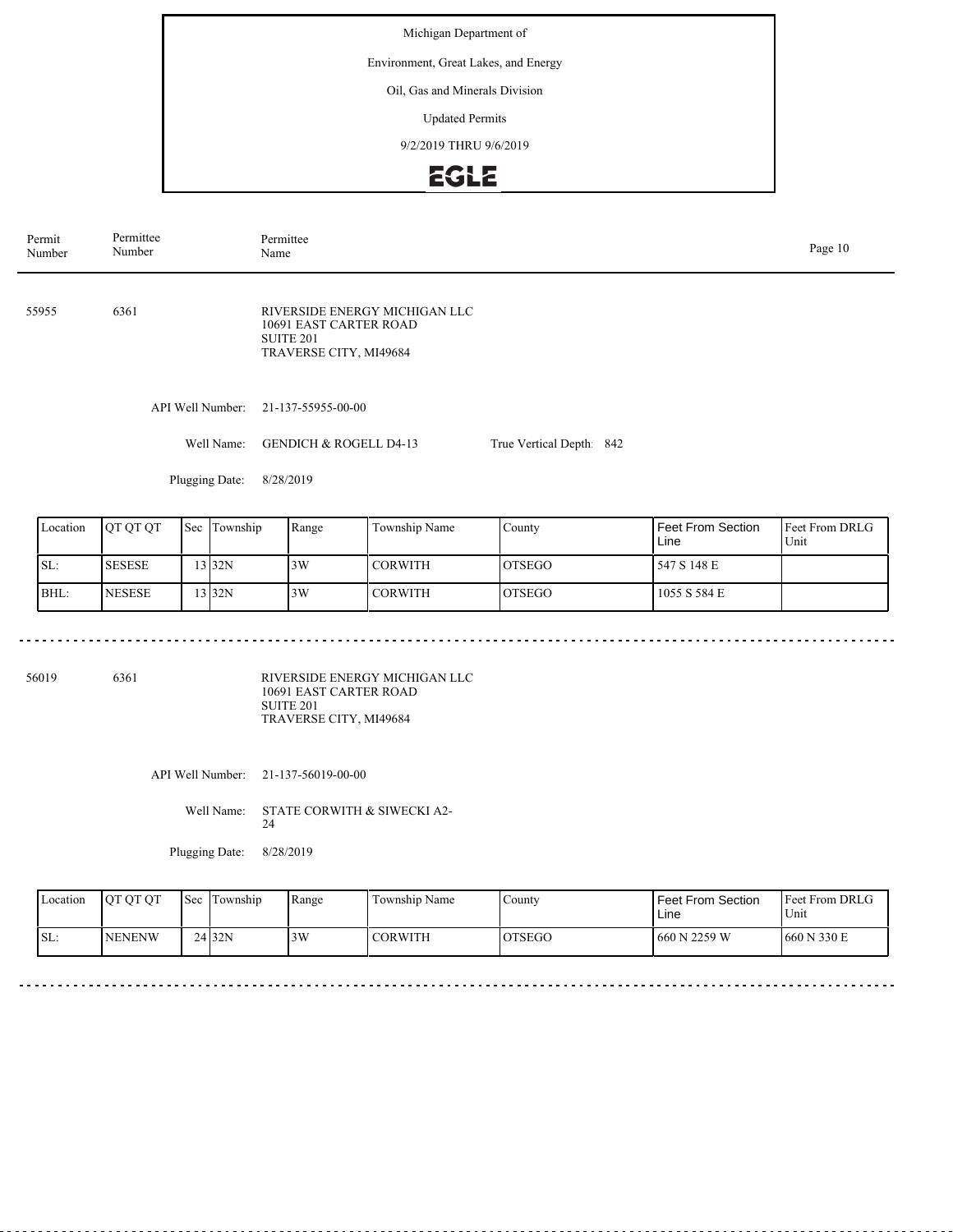Environment, Great Lakes, and Energy

Oil, Gas and Minerals Division

Updated Permits

9/2/2019 THRU 9/6/2019

### **EGLE**

Permit Number Permittee Number Permittee<br>Name Page 11<br>Name Page 11

#### **APPLICATIONS TO CHANGE WELL STATUS:**

| 60929 | 6498 | WOLVERINE GAS AND OIL   |
|-------|------|-------------------------|
|       |      | COMPANY OF MICHIGAN LLC |
|       |      | ONE RIVERFRONT PLAZA    |
|       |      | 55 CAMPAU. NW           |
|       |      | GRAND RAPIDS, MI 49503  |

API Well Number: 21-077-60929-00-00

Well Name: PEASE 20-24

Approval Date: 8/19/2019

| Location | <b>OT OT OT</b> | $\mathsf{I}\mathsf{Sec}$ | Township | Range | Township Name | County           | l Feet From Section<br>Line | Feet From DRLG<br>Unit |  |
|----------|-----------------|--------------------------|----------|-------|---------------|------------------|-----------------------------|------------------------|--|
| SL:      | <b>SESESW</b>   | 20 <sub>13</sub> S       |          | 9W    | <b>CLIMAX</b> | <b>KALAMAZOO</b> | 660 S 2080 W                | 660 S 764 W            |  |

Proposed Rework: ACOWS to Perforate and Test Current Formation Comment: ACOWS to plugback, perf, and stimulate expires on 12/31/19  $\sim$   $\sim$   $\sim$   $\sim$ 

55476 6312

ARBOR OPERATING LLC

104 S UNION STREET SUITE 202 TRAVERSE CITY, MI49684

API Well Number: 21-079-36115-01-00

Well Name: STATE BLUE LAKE 1-4

Approval Date: 8/15/2019

| 4 28N<br>ISL:<br>5W<br>594 N 752 W<br><b>NESENW</b><br>1942 N 2043 W<br><b>BLUE LAKE</b><br><b>IKALKASKA</b> | Location | <b>OT OT OT</b> | Sec | Township | Range | Township Name | County | Feet From Section<br>Line | Feet From DRLG<br>Unit |  |
|--------------------------------------------------------------------------------------------------------------|----------|-----------------|-----|----------|-------|---------------|--------|---------------------------|------------------------|--|
|                                                                                                              |          |                 |     |          |       |               |        |                           |                        |  |

dia dia dia dia

ACOWS to Plugback

Proposed Rework: ACOWS to Plugback and Muslim and Muslim and Muslim and Muslim and Muslim and Muslim and Muslim and Muslim and Muslim and Muslim and Muslim and Muslim and Muslim and Muslim and Muslim and Muslim and Muslim 8/15/2020

. . . . . . . . . . . . . . . .

 $- - - - - -$ 

dia dia dia 40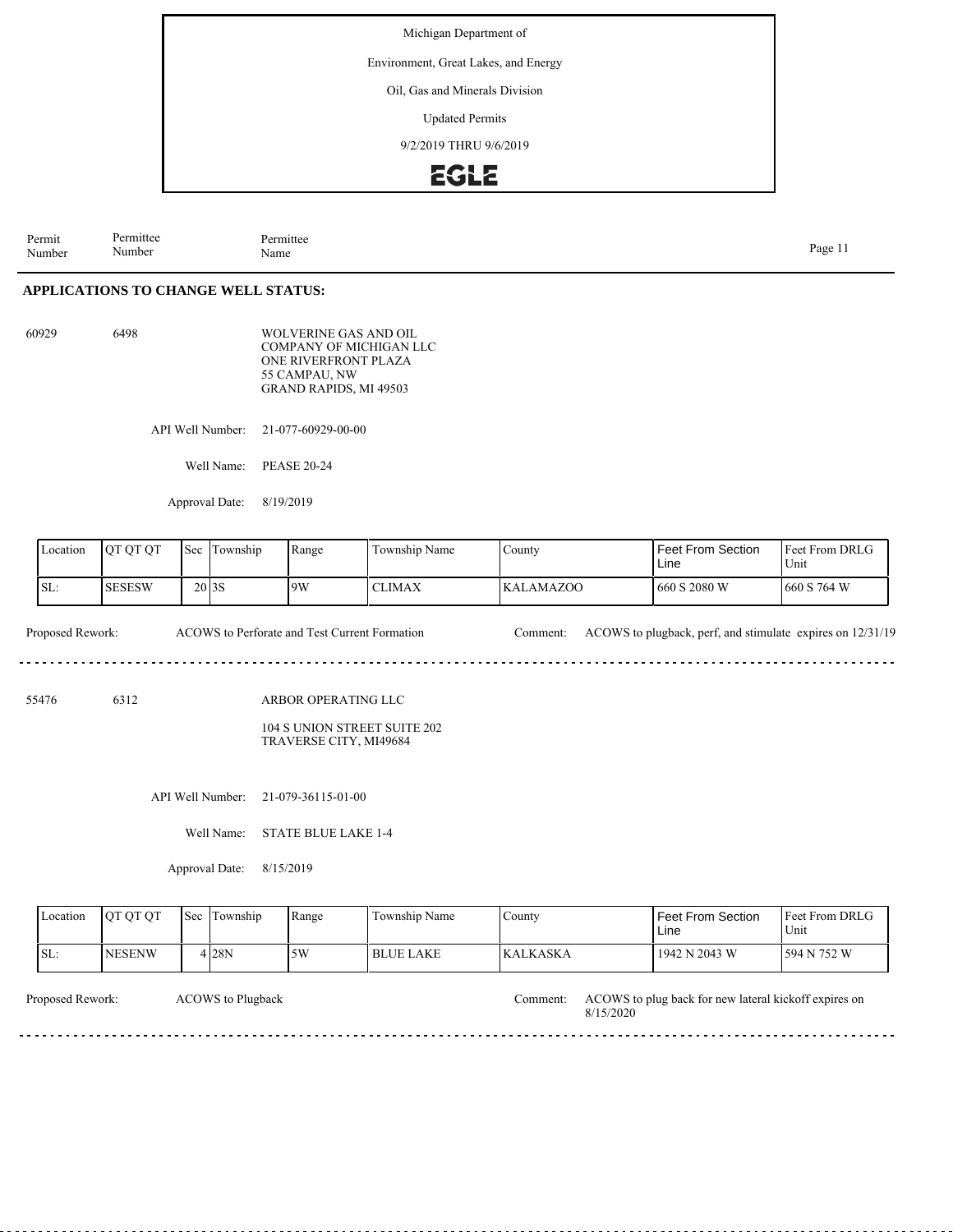Environment, Great Lakes, and Energy

Oil, Gas and Minerals Division

Updated Permits

9/2/2019 THRU 9/6/2019

### EGLE

Permit Number Permittee Number Permittee<br>Name Page 12<br>Name Page 12

. . . . . . . . . . . . . .

 $- - - - - - - -$ 

#### **BOTTOM HOLE LOCATION CORRECTIONS:**

61287 7565

MILLER ENERGY COMPANY LLC 10850 EAST TRAVERSE HWY SUITE 5595 TRAVERSE CITY, MI49684

API Well Number: 21-011-62002-00-00

Well Name: STATE ADAMS & PLASKON ET AL 1-7

<u>. . . . . . . . . . . .</u>

Correction Date: 9/3/2019

| Location | <b>IOT OT OT</b> | <b>Sec Township</b> | Range | Township Name | County         | <b>Feet From Section</b><br>Line | <b>Feet From DRLG</b><br>Unit |
|----------|------------------|---------------------|-------|---------------|----------------|----------------------------------|-------------------------------|
| SL:      | SWSWNW           | 19N                 | 3E    | ADAMS         | <b>LARENAC</b> | 2505 N 489 W                     |                               |
| BHL:     | <b>NENESE</b>    | 19N                 | 3E    | <b>ADAMS</b>  | <b>LARENAC</b> | 2182 S 424 E                     | 1917S424E                     |

29049 7772

LAMBDA ENERGY RESOURCES LLC 12012 Wickchester Suite 300 Houston, TX 77055 USA

API Well Number: 21-055-29049-02-00

Well Name: WURM 1-16 HD2

Correction Date: 9/3/2019

| Location | <b>OT OT OT</b> | <b>Sec</b> Township | Range | Township Name | County                 | <b>Feet From Section</b><br>Line | <b>IFeet From DRLG</b><br>Unit |
|----------|-----------------|---------------------|-------|---------------|------------------------|----------------------------------|--------------------------------|
| SL:      | W2E2NE          | 16 25 N             | 1W    | l MAYFIELD-   | <b>IGRAND TRAVERSE</b> | 1298 N 989 E                     |                                |
| BHL:     | <b>INENWNE</b>  | 16 25 N             | 1W    | l MAYFIELD-   | <b>IGRAND TRAVERSE</b> | 1641 N 1897 E                    | 1641 N 758 W                   |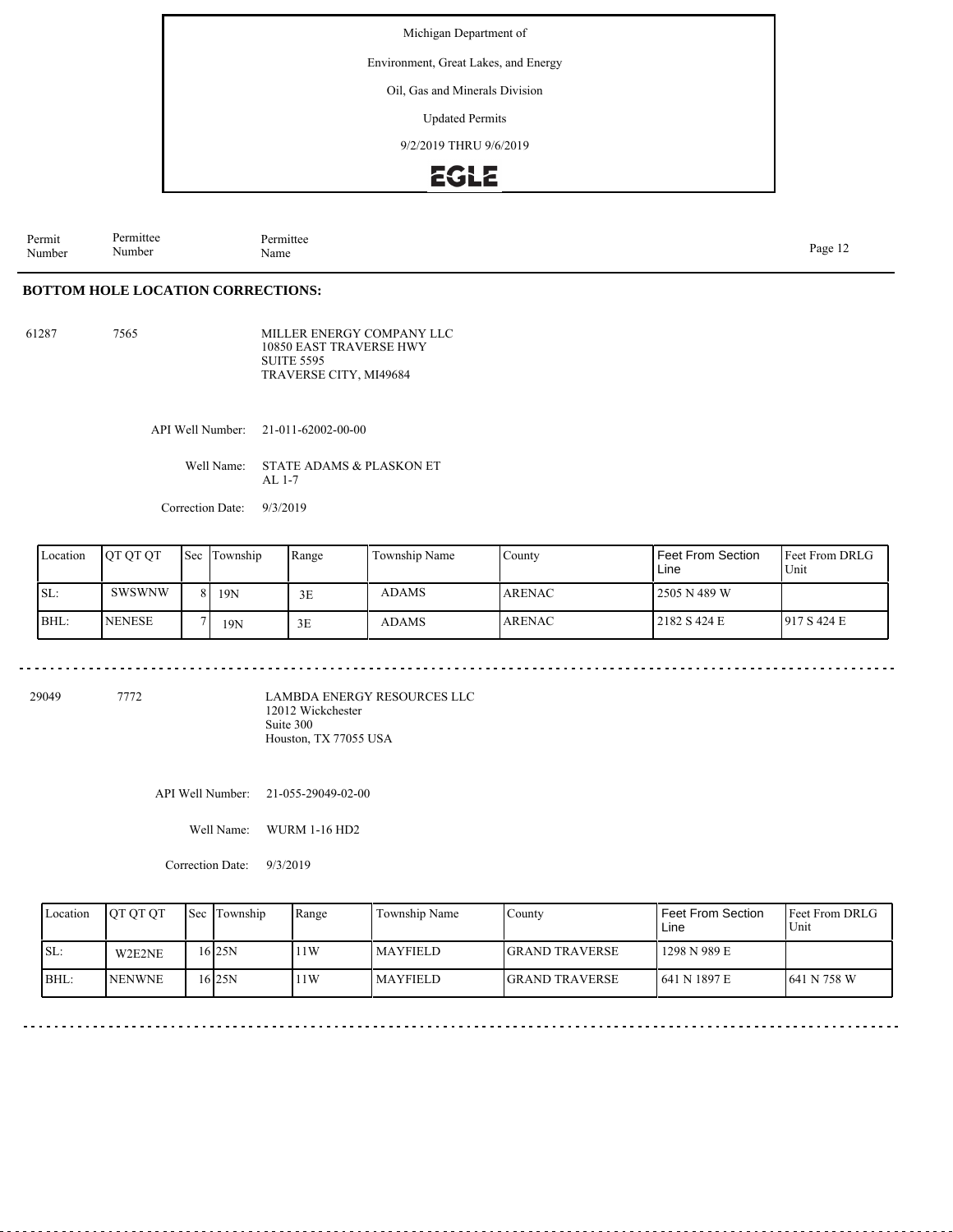Environment, Great Lakes, and Energy Energy

Oil, Gas and Minerals Division

Updated Permits

9/2/2019 THRU 9/6/2019

# EGLE

Permit Number Permittee Number

Permittee<br>Name Page 13<br>Name Page 13

### **TRANSFER OF OWNERSHIP:**

TABLE FOLLOWS THIS PAGE